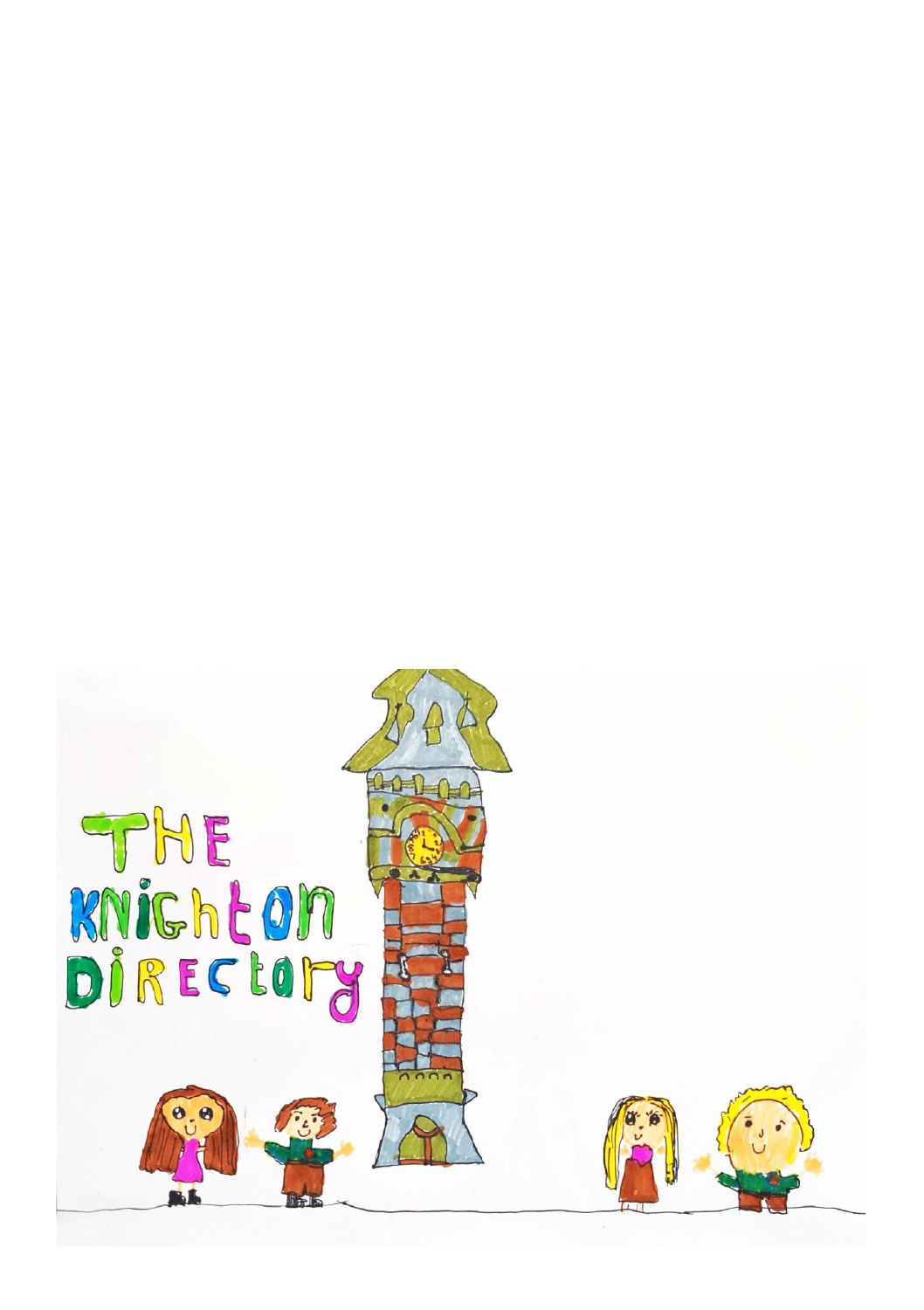## **"Arts & Culture & Heritage / Y Celfyddydau a Diwylliant a Threftadaeth"**

**Bleddfa Centre** Emma Bevan www.bleddfacentre.org hello@bleddfacentre.org - 01547550377 **Broad Sheep - Whats On Herefordshire & The Marches** http://www.broadsheep.com/ - 01432850444 **Flicks in the Sticks** Sheila Taylor www.knightoncommunitycentre.com/whats- on/arts-alive-flicks-in-the-sticks 01547520602 **Footloose Community Arts** Camilla Saunders www.footloosearts.co.uk camilla@littleweed-music.org - 01547520929 **Knighton Book Group** Pat Shawshaw435@btinternet.com - 015475228950 **Knighton Museum & Gallery Trust** Julia Llewellyn - Roberts, galleryknighton.thg@gmail.com www.visitknighton.co.uk 01547529530 **Learn Welsh Ceredigion Powys & Carmarthenshire** Entrance, Foundation, Intermediate and Higher courses learnwelsh@aber.ac.uk 08008766975 **Offa's Dyke Association & Visitor Centre** David McGlade www.offasdyke.org.uk oda@offasdyke.org.uk @offasdykecentre offasdykeassociationandcentre/ facebook.com - 01547528753 **Radnorshire Arts & Crafts Foundation** Elizabeth Newman www.radnorshireartsandcraftsfoundation.org - 01547550155 **The Arts Society Teme Valley** Jeff Walker http://www.theartssocietytemevalley.org.uk/ jeff.walker@btinternet.com 07801178846 **Tony Hall - pottery classes** Tony Hall www.castlehillarts.com tonyhall1811@gmail.com - 01547529670

## **Environmental / Amgylcheddol**

**Countryside Alliance** www.countryside-alliance.org/ - 02078409300 **Freggle** www.ilovefreegle.org/explore/Presteigne- Freegle **Howey Hedgehog Rescue** Elaine & Nigel Acton www.howeyhedgehogs.co.uk - 01597824951 **Keep Wales Tidy** Rachel Palmer rachel.palmer@keepwalestidy.cymru - 07717497442

**Knighton & Knucklas In Bloom** Julia Llewellyn - Roberts galleryknighton.thg@gmail.com kag2018@mail.com - 01547529530 **Knighton Community Woodlands Group** Gary Cowell http://tveg.org.uk/wordpress/what-we-do/ woodland-project woodland@tveg.org.uk "01547 520374 - 01547 428368" **Knighton Climate Action** Camilla camilla@littleweed-music.org **Radnorshire Wildlife Trust** Silvia Cojocaru info@rwtwales.org www.rwtwales.org/ silvia@rwtwales.org - 01597823298 **Teme Valley Environmental Group** Sheila Clarke - Nichola Colston sheila clarke@hotmail.com info@tveg.org.uk nicholson2000@googlemail.com www.tveg.org.uk - 01547 520019 **Trash for Nothing** Knighton https://trashnothing.com/beta/knighton- freecycle **Recycling /Ailgylchu Breast Cancer Haven - bra recycling** https://www.breastcancerhaven.org.uk/find- a-bra-bank **Clothing/materials** Sarah Hamer Knighton Church In Wales Primary School - 01547528691 **Dental products**  (toothpaste tubes, boxes, toothbrushes, mouth wash containers, floss containers - they will not take interdental brushes though) Sarah Hamer Knighton Church In Wales Primary School -01547 528691 **Empty crisp packets** Nichola Colston various retail, pub and community locations in Knighton nicholson2000@googlemail.com **Old felt pens** Sarah Hamer Knighton Church In Wales Primary School - 01547528691 **The Furniture Barn - charity shops** Ivonne Moses www.knightoncommunitysupport.co.uk - 01547529142 **Used batteries (of any kind)** Sarah Hamer Knighton Church In Wales Primary School - 01547528691 **Used postage stamps** Knighton Library for Bracken Trust

## **Health, Welfare and Support / Iechyd, Lles a Chefnogaeth**

**Accessibility Powys** https://en.infoengine.cymru/services/ disability-powys info@disabilitypowys.org.uk "01597 824059 0800 9881691" **Action on Hearing Loss - "Hear to Help Hearing Aid Clinic"** Rachael Beech www.actiononhearingloss.org.uk rachaelbeech@hearingloss.org.uk ge Cymru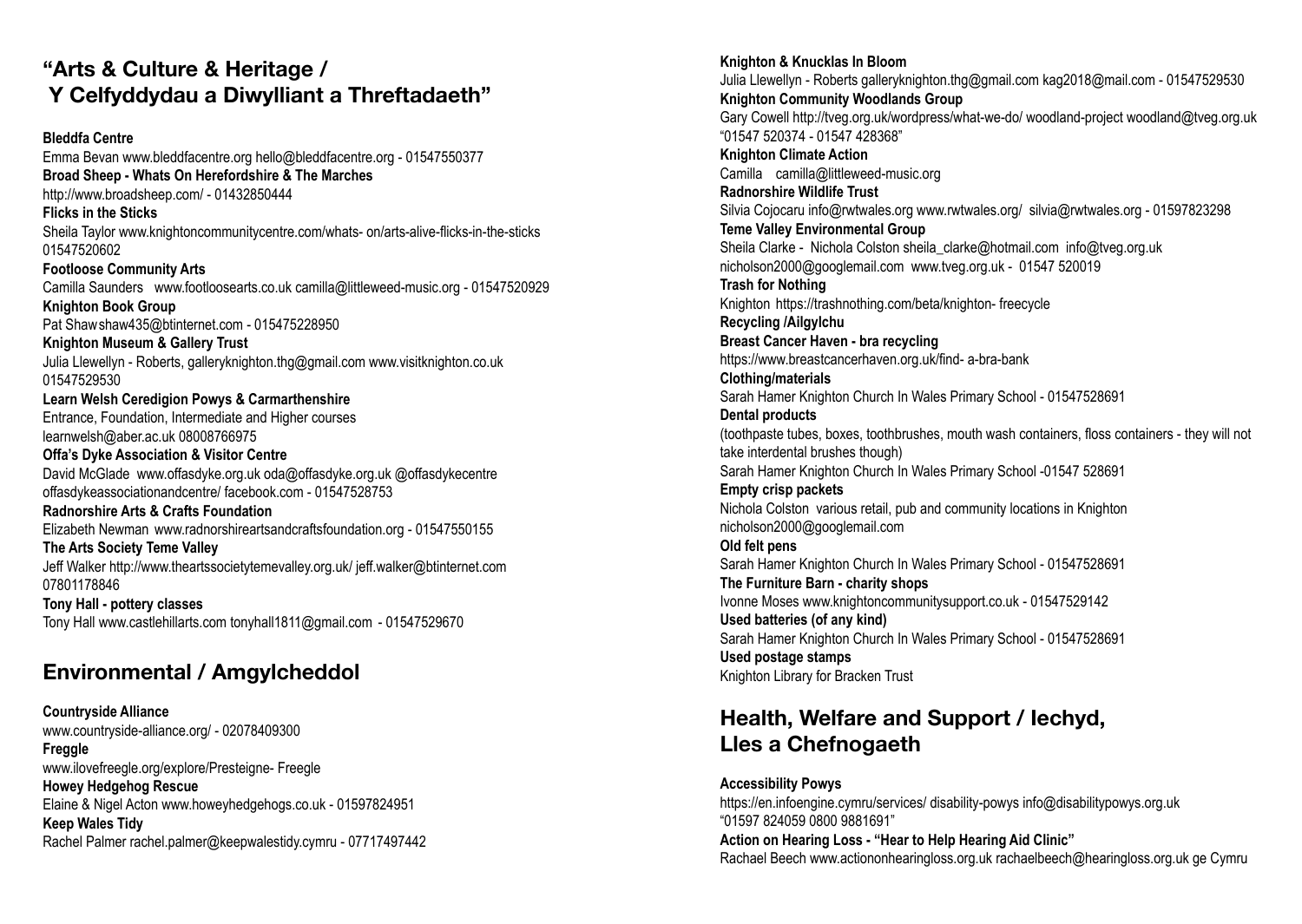#### **Age Cymru** Louise Croad https://www.ageuk.org.uk/cymru advice@agecymru.org.uk - 01597 825908 **Alcoholics Anonymous - Presteigne & Ludlow** www.alcoholics-anonymous.org.uk/AA- Meetings/Find-a-Meeting - 01792301907 **Bracken Trust Ltd** Ann Williams manager@brackentrust.org.uk www.brackentrust.org.uk - 01597823646 **British Red Cross Support at Home** www.redcross.org.uk/get-help/get- support-at-home cardiff@redcross.org.uk - 02920695740 **Calan Domestic Violence Support for Radnorshire** Jane Powell www.calandvs.org.uk JPowell@Calandvs.org.uk - 01597824655 **Care & Repair in Powys** https://www.crpowys.co.uk/english/ - 01686620760 **Childline** childline.org.uk - 08001111 **Cinnamon Trust - pet care elderly/ill** www.cinnamon.org.uk - 01736757900 **Community Connectors** Dave Coffey www.pavo.org.uk/help-for-people/ community-connectors.html david.coffey@pavo. org.uk - 01597 828649 07590639607" **Connecting Carers in Powys - Knighton Carers Group - CREDU** Marlow https://credu.cymru/ leane@credu.cymru - 01597 823800 **Cottage View Care Home** - 01547521229 **Domestic Abuse - Men** dynwales.org - 08088010321 **Domestic Abuse & Sexual Violence Helpline - Refuge Space** livefearfree.org.uk - 08088010800 **Dyfodol Powys Futures - help literacy/numeracy** https://www.dpfutures.org.uk info@dpfutures.org.uk - 01597825236 **East Radnorshire Day Centre** Beverley Baynham www.erdaycentre.org - 01544260267 **East Radnorshire Day Centre - Home Support** Nikki Ferguson http://erdaycentre.org/index.php/home- support/ - 01544260360 **Fostering in Powys** www.powys.gov.uk/fostering fostering@powys.gov.uk - 08002230627 **Hafal Crossroads - mental health** www.hafal.org/in-your-area/powys/ hafal@hafal.org - 01792816600 **Help Me Quit - Smoking** www.helpmequit.wales/ - 08000852219 **HIV Community Liaison & Participation/ Terrence Higgins Trust Cymru** Gareth Owen https://www.tht.org.uk/ gareth.owen@tht.org.uk - 07436109121 **Kaleidoscope Drug & Alcohol** www.kaleidoscopeproject.org.uk - 01597825102

**Knighton & Presteigne Breastfeeding Support** Laura Watkins kpbreasfeeding@gmail.com - 07415 505873 **Knighton & Presteigne Health Visiting** knightonpresteignehealthvisiti.epageuk.com/ -01547521226 **Knighton & Presteigne Leg Clinic** District Nurses - 01547521270 **Knighton Access Group** Rachel Jones Knighton Access Group - Facebook kag2018@mail.com - 01547528017 **Knighton Community Support** Debbie Elvidge www.knightoncommunitysupport.co.uk debbie@knightoncs.co.uk 01547520653 **Knighton & East Radnor Food Bank** Helen Anderson helen@knightonfoodbank.co.uk. www.knightonfoodbank.co.uk 07731524058 **Knighton Hospital** www.powysthb.wales.nhs.uk/knighton- hospital - 01547528633 **Knighton Housing Support Drop In - POBL** Janet Barker Kate Tewkesbury-Harr janet.barker@gwalia.com katetewkesbury-harr@poblgroup.co.uk - 07790 377 255 - 07796 629 603" **Knighton Initiative for Dementia Action (KINDA**) Julia Llewellyn - Roberts www.kindadementia.org - contact form - 01547529530 **Churches Together Lunch Club - Tuesdays** Sister Margaret Davis jamdavis@ystradhouse.plus.com - 01547528154 **LGTB - Powys Mind - Powys Pride** Shaun Griffiths lgbtg@mnpmind.org.uk www.mnpmind.org.uk/what-we-do/lgbtq/ 01597824411 **Mamwlad - Care and repair for the farming community** Gethin Edwards Gethin.Edwards@acpowys.org.uk - 01597 825908 **Meadows Medical Practice - Clun** Mr Peter Allen www.themeadowsmedicalpractice.co.uk - 01588640573 **Mental Health Helpline for Wales - Community Advice & Listening Line - CALL** mnpmind.org.uk/ "0800132737 or text 81066" **Mid & North Powys Mind** Becca Oakley www.mnpmind.org.uk admin@mnpmind.org.uk - 01597824411 **Mind Friday Group** Joanne Jones www.mnpmind.org.uk outreach@mnpmind.org.uk - 07415 173900 **My Dentist, Knighton** https://www.mydentist.co.uk/dentists - 01547520129 **National LGBT Domestic Violence Helpline** galop.org.uk - 08009995428 **Powys Safeguarding** 01597 827666 - 0845 054 4847 out of hours" **Prime Cymru - Workdays + free support** enquries@primecymru.co.uk - 01550721813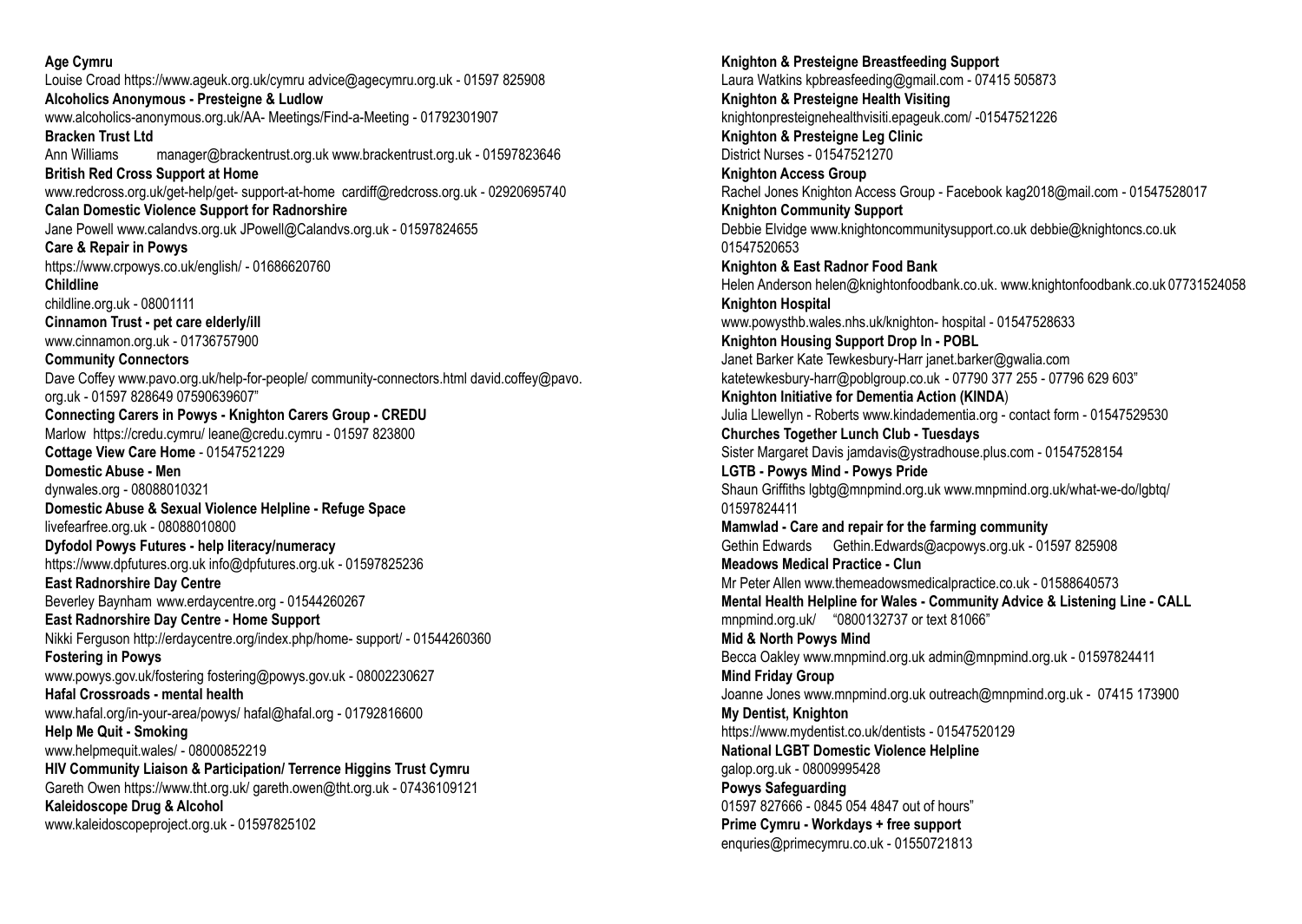**Radnor Association for the Blind (RAB)** Mike Edwards www.radnorblind.co.uk - 01544267114 **Read Easy Shropshire Hills** Amana Winchester https://readeasy.org.uk/groups/shropshire- hills/ amana@readeasy.org.uk 07707762653 **RNIB - Eye Clinic Liaison Service** Keira Brooks keira.brooks@rnib.org.uk - 07701295138 **Royal National Institute for the Blind Wales - RNIB** www.rnib.org.uk/wales-cymru-1 - 03031239999 **ShropDoc - out of hours urgent** shropdoc.org.uk/ 111 **Singing for Health - British Lung Foundation** Annie Summers www.blf.org.uk/support-in-your-area/singing- for-lung-health-knighton anniesummers@btinternet.com - 01568771983 **Soup from the Hub - Thursdays** Annie England knightonhubcoordinator@gmail.com - 07570 258511 **Stroke Association Support** Gill Colerick gill.colerick@stroke.org.uk - 07342 049990 - 01745 508524" **Welsh Blood Donors** www.welsh-blood.org.uk/ - 0800252266 **Wylcwm Street Patient Participation Group** Tina Sharp ppg2018@mail.com www.wylcwmstreetsurgery.co.uk **Wylcwm Street Surgery** Juliet Tyler www.wylcwmstreetsurgery.co.uk - 01547528523

## **Local Government & Community / Llywodraeth Leol a Chymuned - Local Government**

**Beguildy Parish Council** Neil King beguildycc.knucklas.org.uk info@beguildycc.knucklas.org.uk - 01547520536 **Brecon & Radnorshire Welsh Assembly Member** Kirsty Williams AM www.kirstywilliams.org.uk **Knighton & Presteigne Labour Party** Tom Taylor tomtaylorknighton@outlook.com - 07487240259 **Knighton & Presteigne Liberal Democrats** Olive Bennewith www.facebook.com/ KnightonandPresteigneLDs 01547528701 **Knighton Town Council** Neil King - Town Clerk neil.king321@gmail.com - 01547520536 **Llanfair Waterdine Parish Council** Sarah Jameson http://www.llanfairparish.co.uk/community/ llanfair-waterdine-parishcoucil-12532/ home llanfairparishclerk@gmx.co.uk - 01547528546 **Llangunllo & Bleddfa Community Council** Jane Williams https://llangunllobleddfa.wordpress.com/ llangunllobleddfa@gmail.com

01588640534 **National Assembly for Wales** www.assembly.wales contact@assembly.wales - 03002006565 **Powys County Councillo**r County Councillor Ange Williams cllr.ange.williams@powys.gov.uk - 01547 528405 07976 927765 **Whitton Community Council** Ian Carter https://whittoncommunitycouncil.org/ ianscarter48@btinternet.com - 07813718715

# **Community**

**Adviceline Cymru** helplines.org/helplines/citizens-advice- england-wales/ - 03444772020 **Emergency 999 Text Service** https://www.emergencysms.net for deaf/hard of hearing text **Job Centre** www.gov.uk/contact-jobcentre-plus - 0800 169 0190 textphone 0800 169 0314" **Knighton Advice**  Catherine Cadwallader knightonadvice@gmail.com - 07496 124302 - 01547 428088 **Knighton & District Community Centre** Ceri Brown www.knightoncommunitycentre.com knightoncomm@gmail.com - 01547 428088 07751 221487 **County Times/Mid Wales Journal** Jim Morris jimscorer@yahoo.com **Knighton Fire Brigade** Martin Neary http://www.mawwfire.gov.uk/English/Area/ Powys-Command/Pages/Knighton. aspx https://www.facebook.com/trefyclawddfire/ - 03706060699 **Knighton Library** Hannah Isaacson https://en.powys.gov.uk/knightonlibrary - 01547528778 **Knighton Library Friends** Annie England www.facebook.com/knightonlf/ knightonlf@gmail.com **Knighton Police** Anna Bowen https://www.dyfed-powys.police.uk/en/your- area/powys/llandrindod-wells/knighton/ ContactCentre@dyfed-powys.pnn.police.uk - 101 (01267 222020 outside Dyfed-Powys)" **Knighton Tourism Group** Norman Thorp visitknighton.co.uk nmthorp@btinternet.com - 01547529666 **Knighton Volunteer Hub** Steph Griffithsb https://www.knightoncommunitycentre.com/ volunteer-hub.html - 01547 428088" **MidBorder News** Annie Vickerstaff www.facebook.com/midbordernews midbordernews@gmail.com **Neighbourhood Policing** KnightonNPT@dyfed-powys.pnn.police.uk 101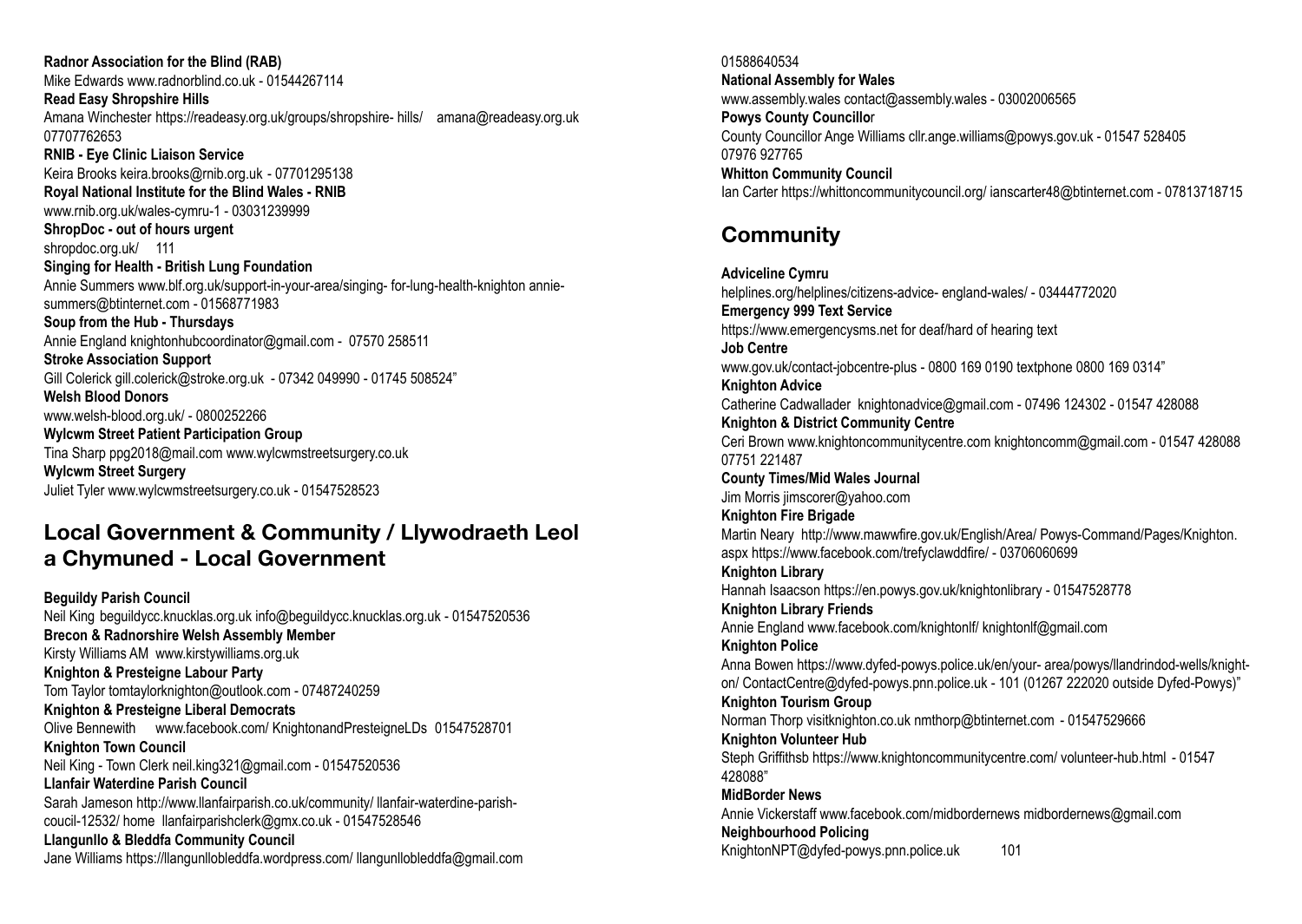**Powys Archives** archives@powys.gov.uk - 01597826088 **Powys Citizens Advice Bureau - Newtown Advice Centre** http://www.powyscitizensadvice.org.uk/ - 03456018421 **Public Transport** www.traveline.cymru. - 0800 464 00 00 **Registry Office - Powys Council** https://en.powys.gov.uk/article/2515/ Llandrindod-Wells-Registry-Office - 0345 602 7038 01597 827468

## **Music & Events / Cerddoriaeth a Digwyddiadau**

**Bandamania Community Band** Sue Harris sumarieharris@btinternet.com - 01547 550158 07794 441673 **Knighton & District Concert Society** Peter & Becky Sherman www.knightonconcerts.co.uk squirefm@gmail.com - 01547530530 **Knighton Hand Bell Ringers** Chris Keeffe knightonhandbellringers@gmail.com kriskandonk@btinternet.com- 01547520674 **Knighton Show & Carnival** Matt and Carly O'rouke knighton.show@outlook.com Facebook - Knighton show and carnival 07855776083 - 07891047271 **Knighton Town Silver Band** Gill Wilson kits.org.uk - 01547 824726 - 07767 297763 **Living History Festival - Offas Dyke Association & Clwyd Powys Archaeological Trust** Dave Maglade www.offasdyke.org.uk oda@offasdyke.org.uk @offasdykecentre offasdykeassociationandcentre/ facebook.com - 01547528753 **Llanfair Singers** Carolyn Wilde http://www.llanfairsingers.co.uk/ cmwilde@btinternet.com **Mig's Band** Janet Lewis - 01547520357 **Offa's Dyke Association**  Dave Maglade www.offasdyke.org.uk oda@offasdyke.org.uk @offasdykecentre offasdykeassociationandcentre/ facebook.com - 01547428597 **Singing at Hannah's** Nicky Warwick - 07891729384 **Whitton Voices Community Choir** Sue Harris sumarieharris@btinternet.com - 01547 550158 - 07794 441673

# **Religious Organisations / Sefydliadau Crefyddol**

**Beacon Hill Benefice** http://beaconhillbenefice.org.uk/beguildy/ **St. Michael's, Beguildy** Rev. Petra Goodband revpetra.goodband@yahoo.com - 01547528566 **St. David's, Heyope** Rev. Petra Goodband revpetra.goodband@yahoo.com - 01547528566 **St Cynllo - Llangunllo** Rev. Canon Mark Beaton revmarkbeaton@gmail.com - 01544350342 **St Cynllo's Church - Friends of** Karen Edgar www.llangunllo.net kjedgar01@gmail.com **St. Mary Magdalene,** Bleddfa Rev. Canon Mark Beaton revmarkbeaton@gmail.com - 01544350342 **East Radnor Benefice St David's Church, Whitton** Rev. Petra Goodband https://whittoncommunitycouncil.org/parish- churches - 01547528566 **St Edward's Church - Knighton** Rev. Petra Goodband revpetra.goodband@yahoo.com - 01547528566 **Gravel Baptist Church - Llangunllo** Keith Williams - 01597851122 **Knighton Baptist Church Ministers** Rev Kevin Dare knightonbaptists@gmail.com - 07795087363 - 01547 520340 Rev Gareth Davidson knightonbaptists@gmail.com - 01547 528679 - 07795087363 **Knighton Baptist Church secretary** Susan Wilson www.knightonbaptists.org.uk knightonbaptists@gmail.com - 07866833294 **Knighton Methodist Church** Sara Windsor- Hides sara.windsor-hides@methodist.org.uk - 01547520854 **Knighton Roman Catholic Church - our Lady of Perpetual Succour & St Nicholas** Father Jerome Ituah https://www.catholicdirectory.org/ Catholic\_Information.asp?ID=53310 ituahjerome@gmail.com - 01597810199 **The Radnor - the magazine for the Beacon Hill Benefice, the East Radnor Benefice and the New Radnor Group** Laura Woodside- Jones beaconhillbenefice.org.uk laura\_woodside\_jones@hotmail.com 01547520266

## **Schools, Playgroups and Nurseries / Ysgolion, Cylchoedd Chwarae a Meithrinfeydd**

### **Branching Out Forest School**

Antonia Pettitt toni@branchingoutforestschool.uk - 07949238269 **Childcare, Nurseries & Playgroups Family Information Service** https://en.powys.gov.uk/article/2002/Find- childcare-nurseries-and-playgroups fis@powys.gov. uk - 01597826246

#### **Friends of Knighton Primary School**

Jane Jones Gemma Alderton https://www.facebook.com/ FriendsofKnightonSchool/ friendsknightonprimary@hotmail.com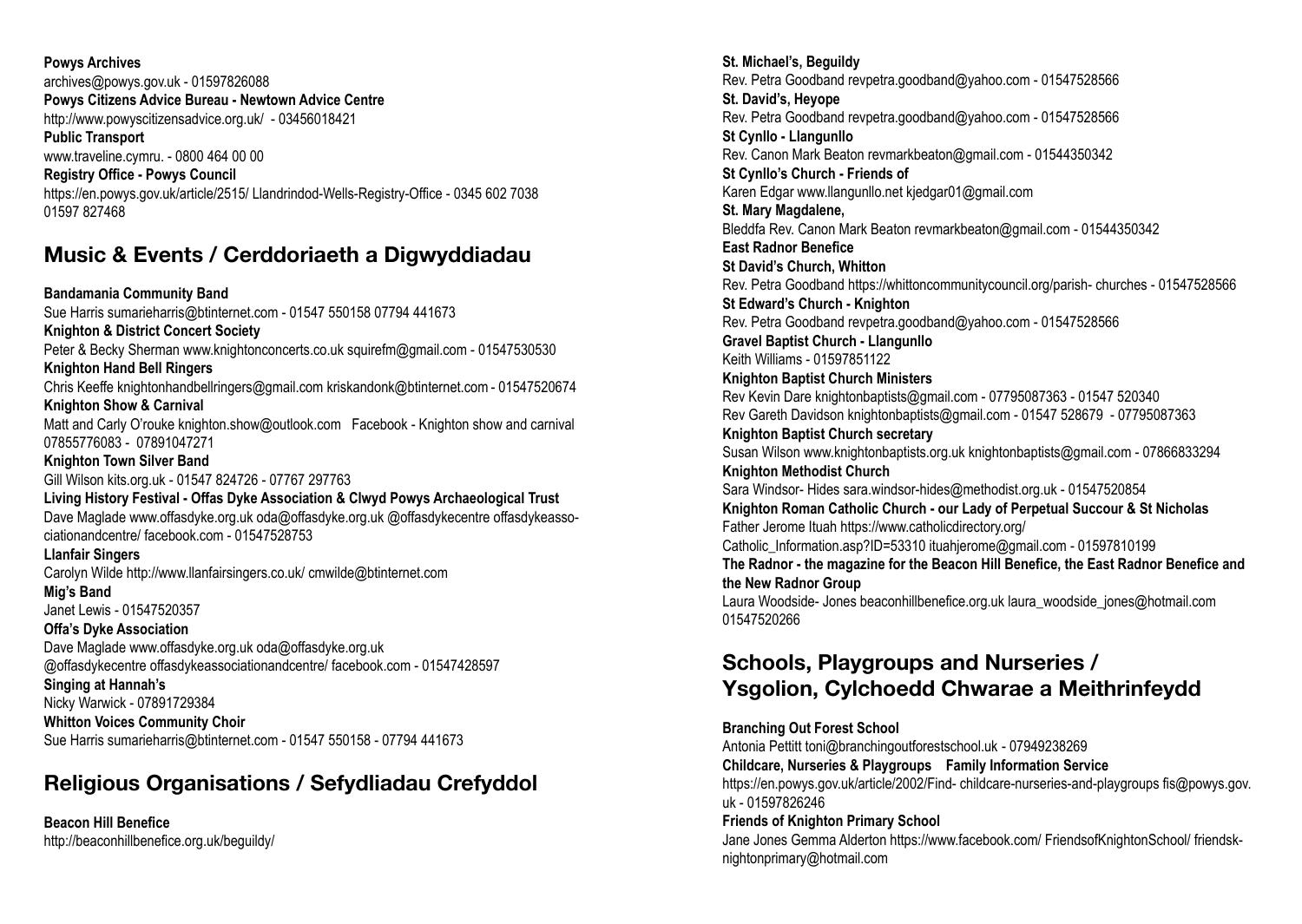**Homes Schooling Group & Hand Signing** Sam Price samprice95@aol.co.uk - 01547560476 **John Beddoes Campus** Miss J Hamilton jwww.newtown-hs.powys.sch.uk/main/ index.php/information-mainmenu-61/ john- beddoes-campus johnbeddoes-office @ newtown-hs.powys.sch.uk - 01544267259 **Knighton Church in Wales Primary School** Charlotte Rimmer www.knighton.powys.sch.uk/ office@knighton.powys.sch.uk - 01547528691 **Knighton Toddler Group - Baptist Church** Sue Wilson http://knightonbaptists.org.uk/ gsusanwilson@btinternet.com - 01544 267456 0786 6833 294 **Knighton Woodland Tots** Antonia Pettitt knightonwoodlandtots@gmail.com - 07949238269 **Llanfair Waterdine Little Ones - Tuesdays** Jamie Lee-Court llanfairlittleones@gmail.com Face book-Llanfairlittleones **PlaydaysHannah Lewis** playdaysnursery@gmail.com - 01547 529920 **Stay and Play and The Family Centre** Chris Martin, Cats Cadwallader knightoncomm@gmail.com - 01547 428088

### **Special Interest Groups / Grwpiau Diddordeb Arbennig**

**East Radnorshire Ramblers** https://www.ramblers.org.uk/east-radnor - 01547530120 **Freemasons - Teme Lodge** Roger Powell http://www.temelodge4267.org.uk/index.html temesec4267@gmail.com 01597811179 **Knighton Almshouses Trust** Norman Thorp nmthorp@btinternet.com - 01547529666 **Knighton and District Amnesty International Group** Chris Brookes https://www.amnesty.org.uk/ - 01547528866 **Knighton & District Refugee Support Group** Nicola Colston https://www.facebook.com/ KnightonandDistrictRefugeeSupportGroup nicholson2000@googlemail.com **Knighton Bridge Club - Whitton** Kay Taylor knighton.welshbridgewebs.net - 01547528614 **Knighton Community Market** Ceri Brown knightoncomm@gmail.com - 07751221487 **Knighton Crib League** Rob Cadwallader - 01547528751 **Knighton Darts League** Jim Morris - 01547528626 **Knighton Dominoes League** Colin Evans

**Knighton Hand Bell Ringers** Chris Keeffe knightonhandbellringers@gmail.com kriskandonk@btinternet.com- 01547520674 **Knighton Historic Vehicle Club** www.khvc.co.uk/ **Knighton Men's Shed** John Thorogood jtknightonmensshed@gmail.com - 01544232750 **Knighton Probus Club** Knighton.probus@gmail.com **Knighton Subbuteo Club** Tom Taylor tomtaylorknighton@outlook.com - 07487240259 **Knucklas & District Craft Club** Margaret Clugston - 01547529155 **Knighton & District Twinning Association** Thomas Clough www.facebook.com/knightontwinning thomasclough@btconnect.com 07964023841 **Knighton RAFA club** Kevin Steadman https://www.facebook.com/pages/category/ Interest/Knighton-RAFAclub-1569175856673214/ - 07964782479 **Knucklas Community Land Project** Jamie Ritchie www.knucklascastle.org.uk knucklascastleclt@gmail.com - 01547520263 **Presteigne Flower Club - Knucklas** Avril Hoyle avril.hoyle@btinternet.com - 01547529244 ??? **Quabbs Canine Capers - Knucklas** Diana Lavers www.quabbscaninecapers.co.uk guifronlavers@gmail.com - 01547510342 **Radnorshire Society** Elizabeth Newman https://radnorshiresociety.org/ admin@radnorshiresociety.org **Radnorshire Spinners Weavers & Dyers** Alison Ross www.facebook.com/radnorshire-spinners- weavers-and-dyers alisonmaryross@ gmail.com - 07399668268 **Rotary Club of Knighton & District** Paul Barrett https://www.rotary-ribi.org/clubs/ homepage.php?ClubID=931 **St David's Ladies Guild - Knucklas** Ann Edwards Margaret Clugston - 01547 510631 - 01547 529155 **Sandra's Sewing & Craft Club** Sandra Matthews sannyg52@googlemail.com - 01547428040 **Teme Spirits** Carol Pigram https://www.facebook.com/temespirits/ - 01547528406 **Teme Valley Bridge Club** George Thompson - 01547529926 **Teme Valley Garden Club** Avril Hoyle avril.hoyle@btinternet.com 01547529244 ?? **Thomas Clough Upholstery classes** Thomas Clough www.hammerandtack.co.uk thomasclough@btconnect.com - 01547529704 **Whist Drive** see Knighton Bowling Club